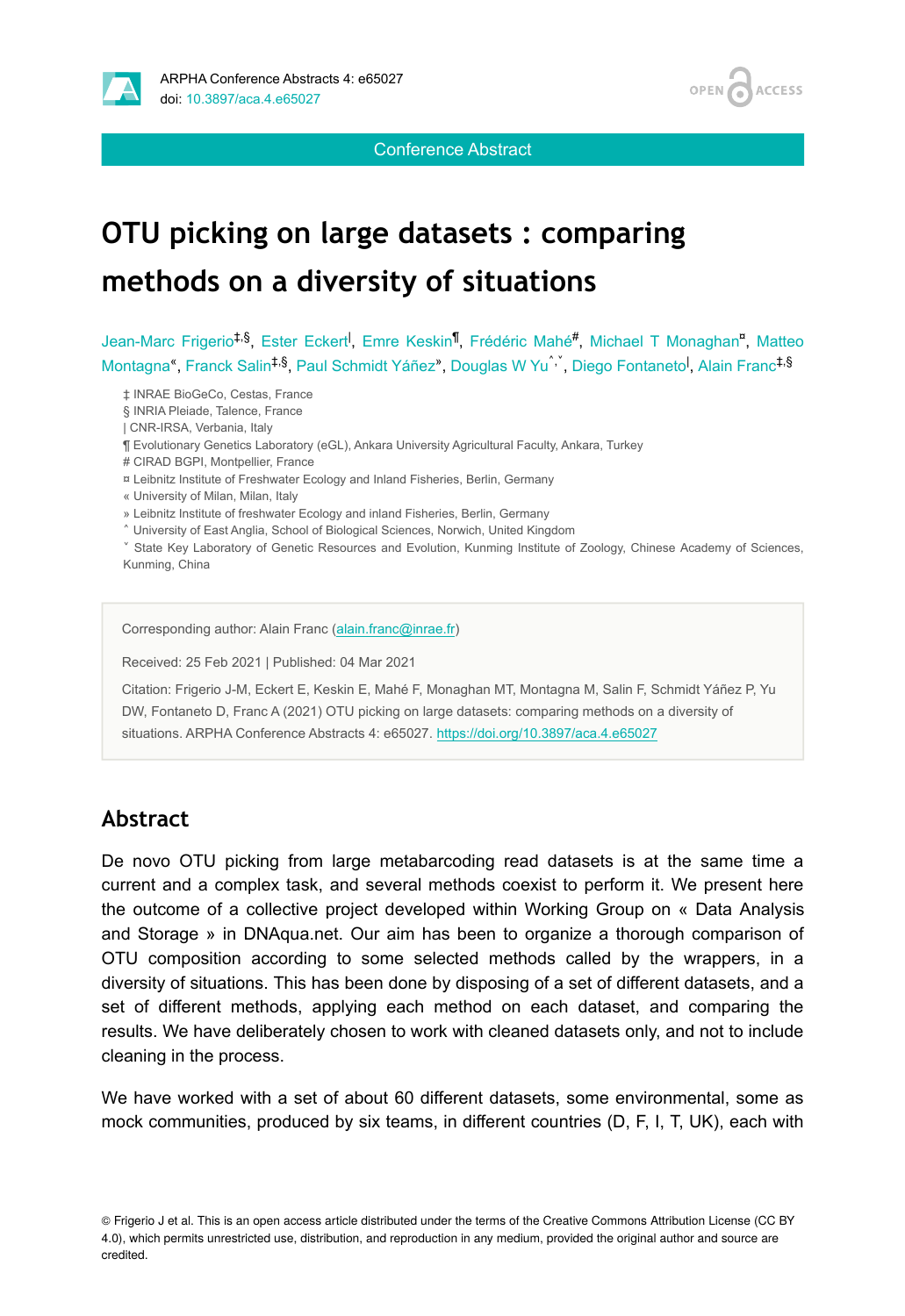specific markers for different organisms. All datasets have been cleaned beforehand by the team proposing it. We have installed four different tools for building OTUs by unsupervised clustering : Swarm (Mahé et al. 2015), Vsearch (Rognes et al. 2016) with the same receipe for all datasets, usearch (Edgar 2010) with a unique command, the same for all datasets, and yapotu, which computes pairwise Smith-Waterman distances between all reads of a given dataset, and then clusters them with graph based techniques. Yapotu approach is expected to be the most accurate one, as there are no heuristics in the calculations.

We have harmonized common input/output format for the four methods, to make comparisons. Here is a summary of the indicators selected for comparing results.

We have first computed basic indicators per sample and method, like the number of OTU, the number of singletons, the number of OTUs with ten reads or more (after dereplication), and the fraction of reads that have been allocated to an OTU. The four methods displayed a great variety of counts, with highest number of OTUs and singletons for Swarm, then slighltly equivalent figures (but a smaller number of singletons) for yapotu, and significantly smaller counts for Vsearch and Usearch. However, the counts for the number of OTUs with 10 reads or more are much more convergent between the four methods.

We have then compared rank-size curves, which have been computed for all pairs (sample by method). Here again, yapotu and swarm results are very similar, whereas Vsearch and Usearch sometimes are close to the former pattern, sometimes very different (I attach a figure?)

We then have computed 10 different diversity indices, like OTU richness, Shannon, Chao, eveness. Here again, results provided by Swarm and Yapotu are very similar, with very strong correlations between indices over all samples by method, whereas the correlations with Vsearch and Usearch is very poor.

Finally, we have computed all contingency tables (in a sparse format) between all pairs of methods (hence, 6 pairs) for all samples, which accurately describe whether OTUs composition are similar or dissimilar between methods. We have observed that swarm OTUs are systematically nested within yapotu OTUs, and most often, there is a one to one correspondence between a Swarm and a Yapotu OTU.

As a conclusion, we show that

- Swarm and yapotu yield very similar results including for fine details, the only diffrence being a larger number of singletons provided by Swarm ;

- This shows that Swarm OTUs are very close to OTUs built by single linkage Clustering on Smith-Waterman pairwise distances, and consolidates these approaches.

- Very often, both Vsearch and Usearch diverge from those convergent results, but not always, and it is not easy to understand when and why. Some further investigations are needed therefore.